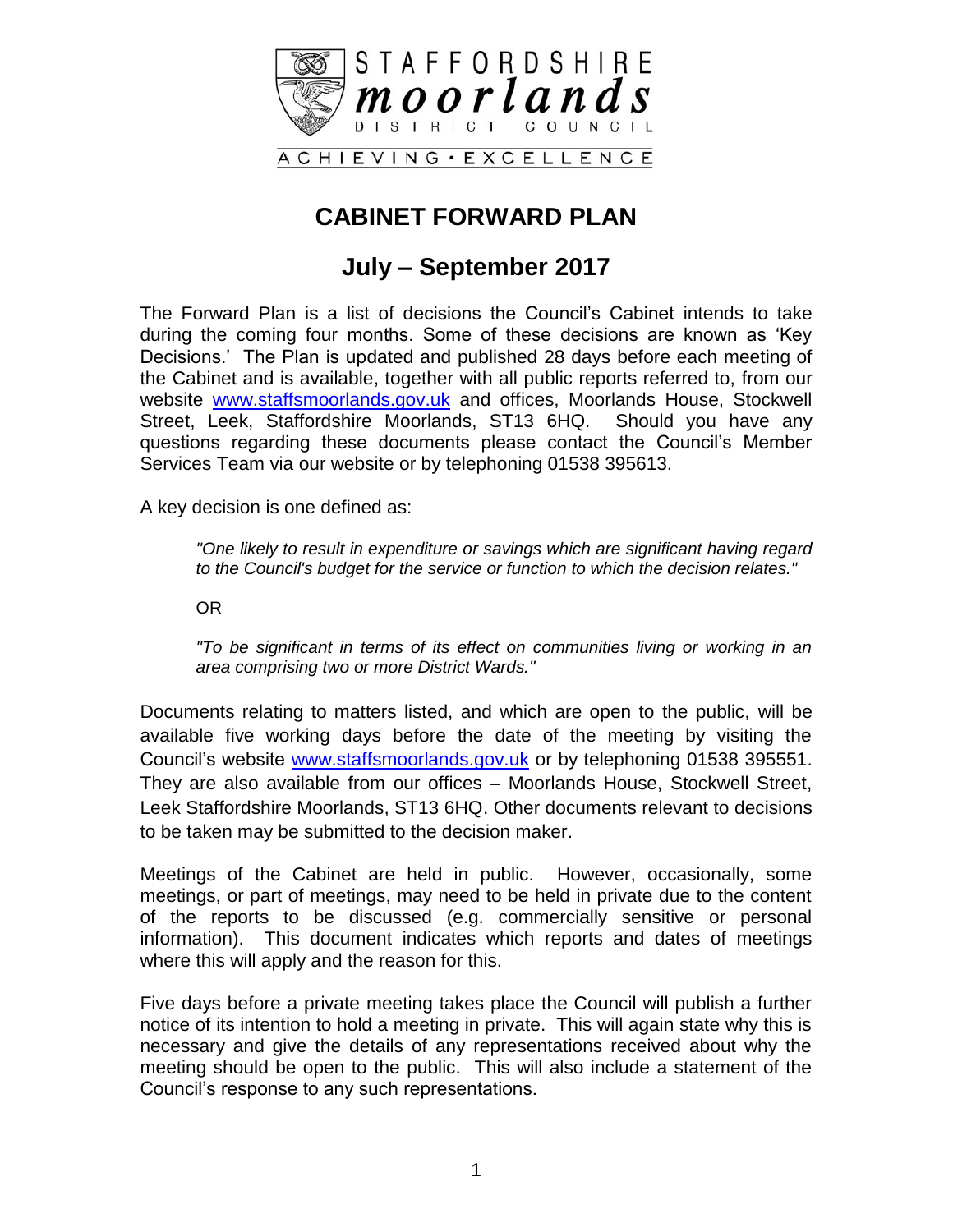# **I N D E X**

| <b>Matter to be decided</b>                                                   | Date of decision<br>to be made | Page<br>No.    |
|-------------------------------------------------------------------------------|--------------------------------|----------------|
| <b>COMMUNITIES</b>                                                            |                                |                |
| <b>Biddulph Public Spaces Protection Order</b>                                | 1 August 2017                  | 3              |
| <b>LEADER</b>                                                                 |                                |                |
| Fourth Quarter Financial, Procurement and Performance Review<br>2016/17       | 1 August 2017                  | $\overline{4}$ |
| Performance Framework 2017/2018 Incorporating the Annual Report<br>2016/2017  | 1 August 2017                  | 5              |
| <b>First Quarter Financial, Procurement and Performance Review</b><br>2017/18 | 1 August 2017                  | 6              |
| Leek Rail Delivery Update                                                     | 1 August 2017                  | 7              |
| <b>London Mill Delivery Update</b>                                            | 1 August 2017                  | 8              |
| <b>Commercial Units Delivery Update</b>                                       | 1 August 2017                  | 9              |
| LEISURE, SPORT, PARKS, COUNTRYSIDE AND HOUSING                                |                                |                |
| <b>Physical Activity and Sports Strategy</b>                                  | 1 August 2017                  | 10             |
| <b>Countryside Parks Management Review</b>                                    | 1 August 2017                  | 11             |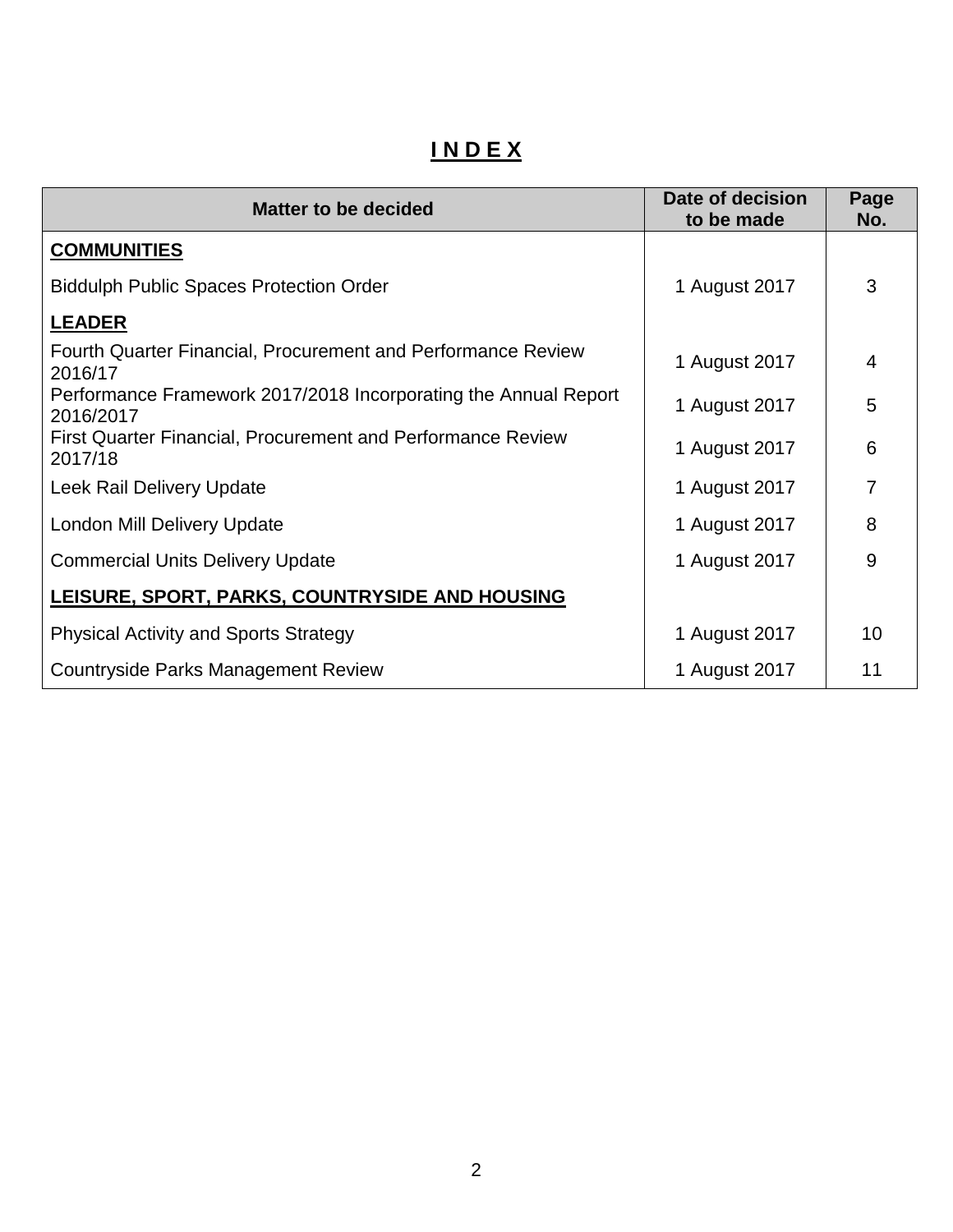## **Communities**

| <b>Matter for decision</b>                                        | <b>Biddulph Public Spaces Protection Order</b>              |
|-------------------------------------------------------------------|-------------------------------------------------------------|
| Key decision to be made on<br>behalf of the Council               | Yes                                                         |
| <b>Decision maker</b>                                             | Cabinet – Cllrs Ralphs, Forrester, Bowen, Hall,<br>and Wain |
| <b>Expected date of decision</b>                                  | 1 August 2017                                               |
| <b>Relevant Portfolio Holder</b>                                  | Cllr Bowen                                                  |
| <b>Relevant Overview &amp; Scrutiny</b><br><b>Panel</b>           | Community                                                   |
| Documents submitted to the<br>decision taker for<br>consideration | Report of the Executive Director (People)                   |
| <b>Public/Private report</b>                                      | <b>Public</b>                                               |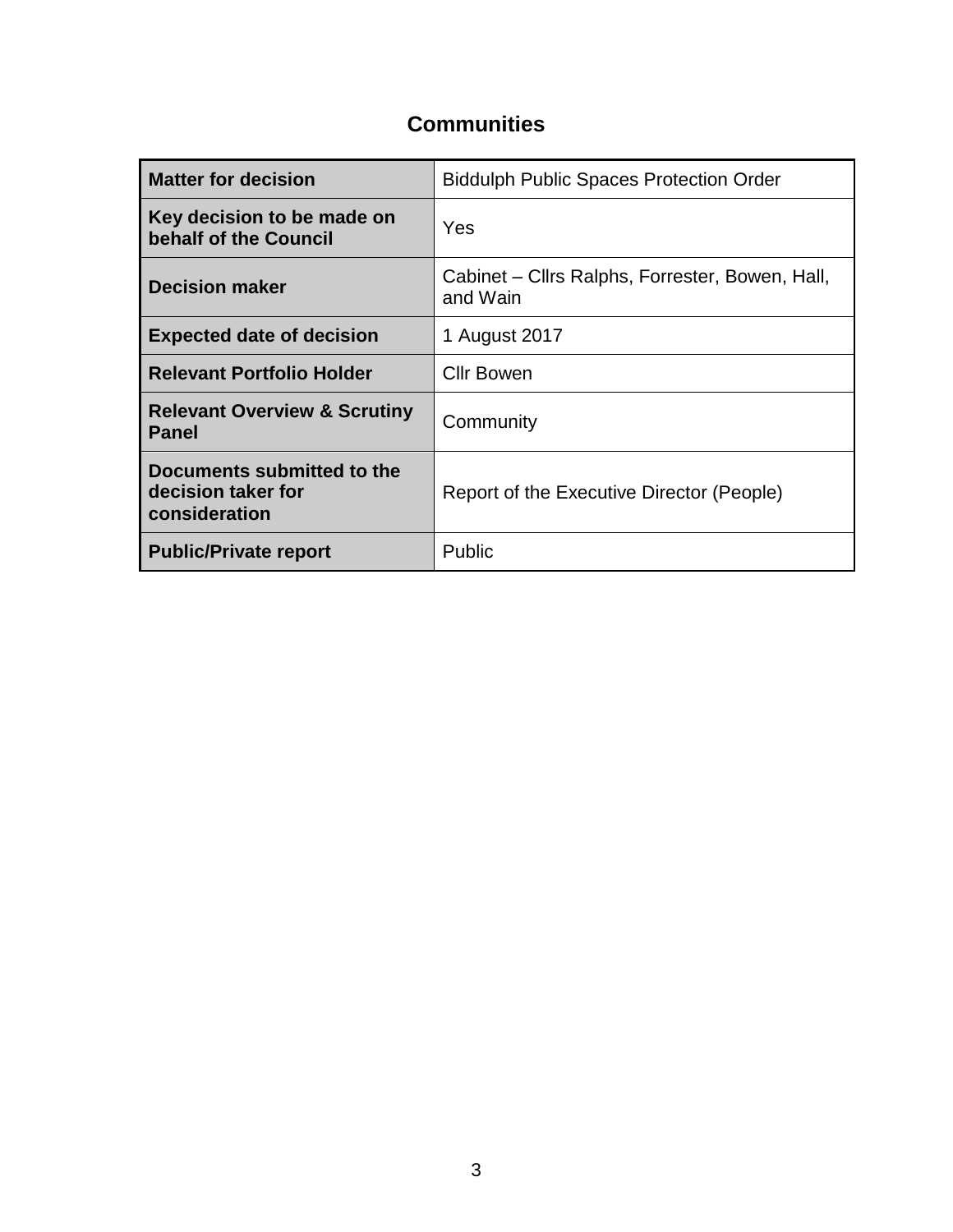| <b>Matter for decision</b>                                        | Fourth Quarter Financial, Procurement and<br>Performance Review 2016/17 |
|-------------------------------------------------------------------|-------------------------------------------------------------------------|
| Key decision to be made on<br>behalf of the Council               | Yes                                                                     |
| <b>Decision maker</b>                                             | Cabinet – Cllrs Ralphs, Forrester, Bowen, Hall,<br>and Wain             |
| <b>Expected date of decision</b>                                  | 1 August 2017                                                           |
| <b>Relevant Portfolio Holder</b>                                  | <b>Cllr Ralphs</b>                                                      |
| <b>Relevant Overview &amp; Scrutiny</b><br><b>Panel</b>           | Resources                                                               |
| Documents submitted to the<br>decision taker for<br>consideration | Report of the Executive Director<br>(Transformation)                    |
| <b>Public/Private report</b>                                      | Public                                                                  |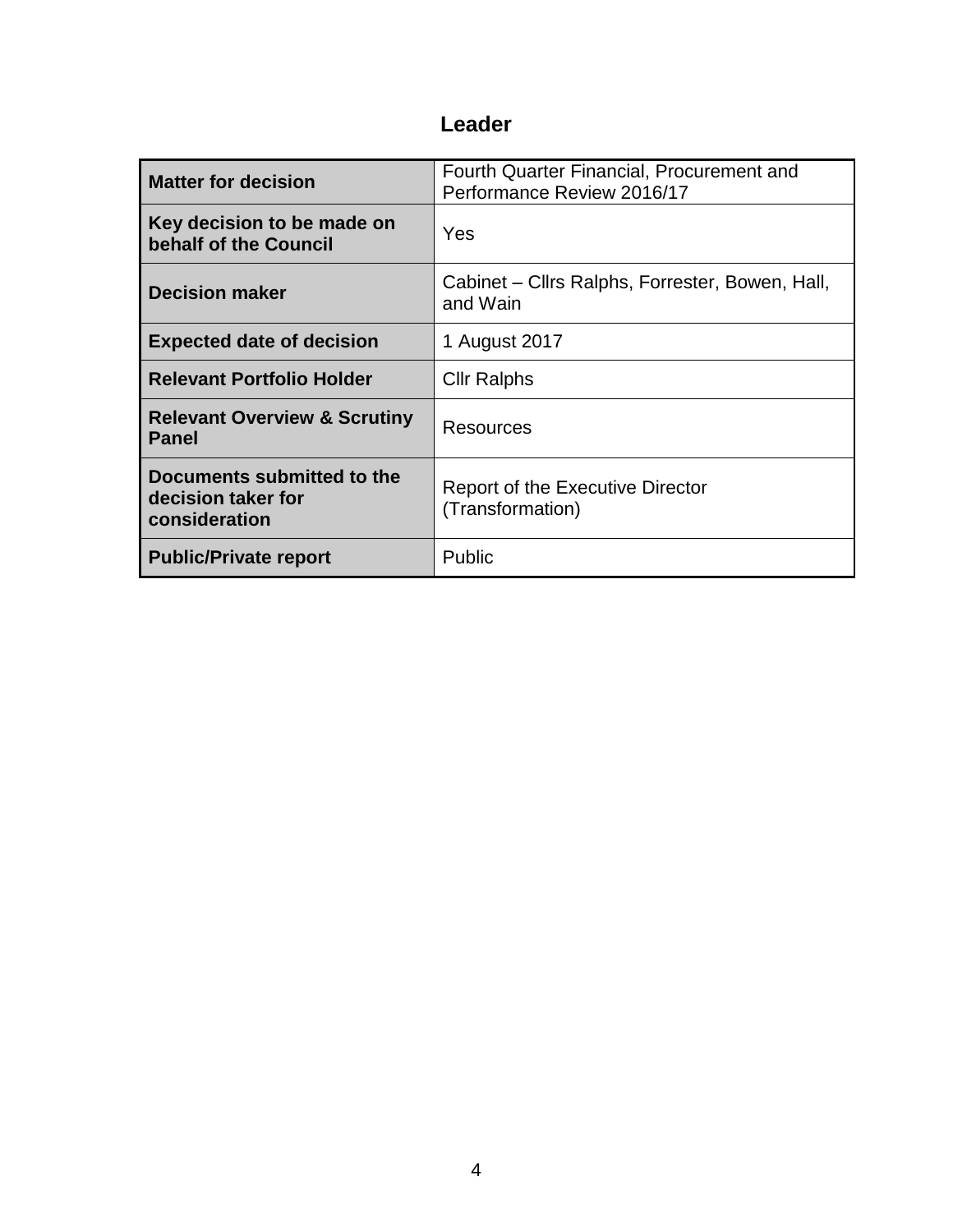| <b>Matter for decision</b>                                        | Performance Framework 2017/2018<br>Incorporating the Annual Report 2016/2017 |
|-------------------------------------------------------------------|------------------------------------------------------------------------------|
| Key decision to be made on<br>behalf of the Council               | Yes                                                                          |
| <b>Decision maker</b>                                             | Cabinet – Cllrs Ralphs, Forrester, Bowen, Hall,<br>and Wain                  |
| <b>Expected date of decision</b>                                  | 1 August 2017                                                                |
| <b>Relevant Portfolio Holder</b>                                  | <b>Cllr Ralphs</b>                                                           |
| <b>Relevant Overview &amp; Scrutiny</b><br><b>Panel</b>           | Resources                                                                    |
| Documents submitted to the<br>decision taker for<br>consideration | Report of the Executive Director<br>(Transformation)                         |
| <b>Public/Private report</b>                                      | Public                                                                       |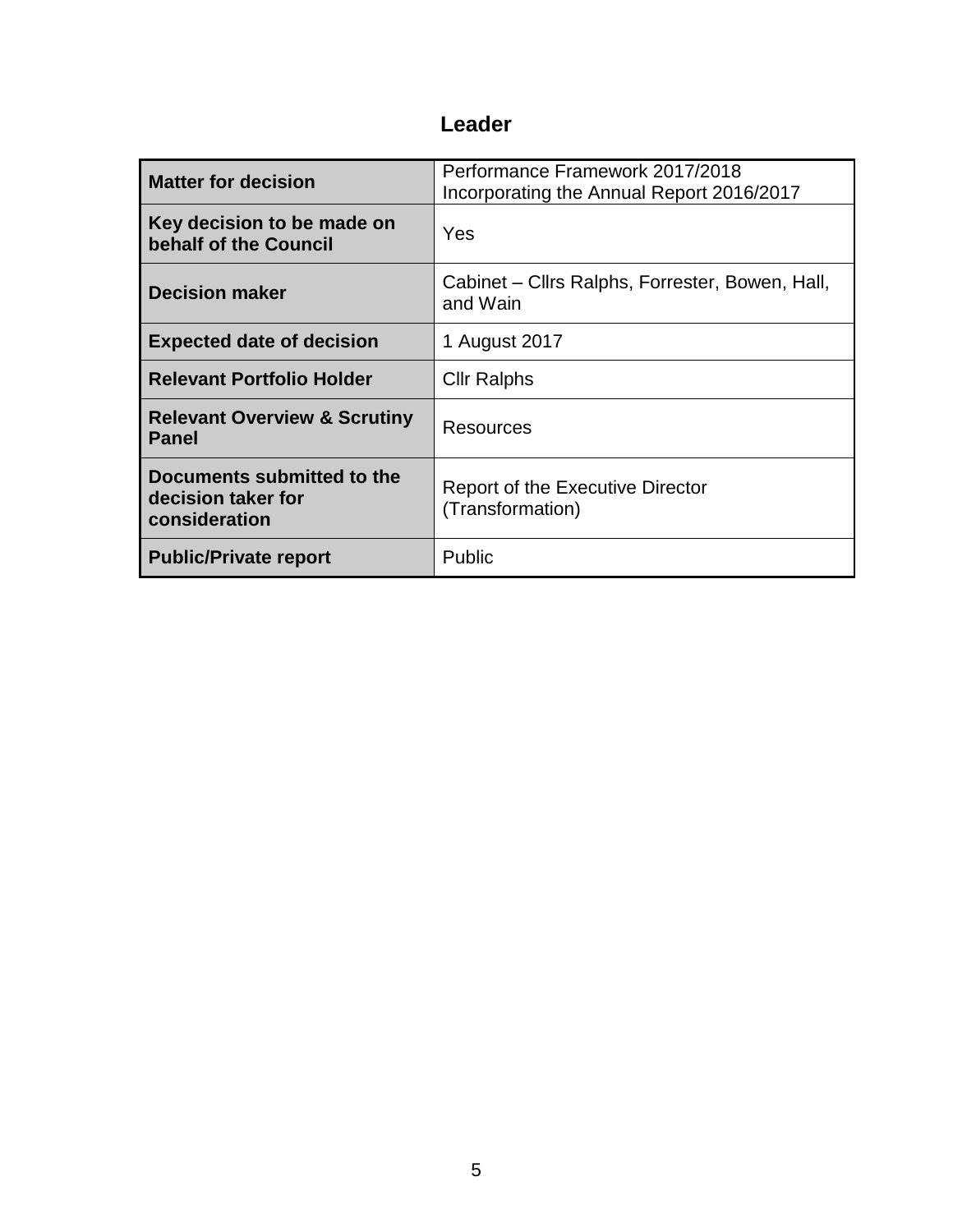| <b>Matter for decision</b>                                        | First Quarter Financial, Procurement and<br>Performance Review 2017/18 |
|-------------------------------------------------------------------|------------------------------------------------------------------------|
| Key decision to be made on<br>behalf of the Council               | Yes                                                                    |
| <b>Decision maker</b>                                             | Cabinet – Cllrs Ralphs, Forrester, Bowen, Hall,<br>and Wain            |
| <b>Expected date of decision</b>                                  | 1 August 2017                                                          |
| <b>Relevant Portfolio Holder</b>                                  | <b>Cllr Ralphs</b>                                                     |
| <b>Relevant Overview &amp; Scrutiny</b><br><b>Panel</b>           | Resources                                                              |
| Documents submitted to the<br>decision taker for<br>consideration | Report of the Executive Director<br>(Transformation)                   |
| <b>Public/Private report</b>                                      | Public                                                                 |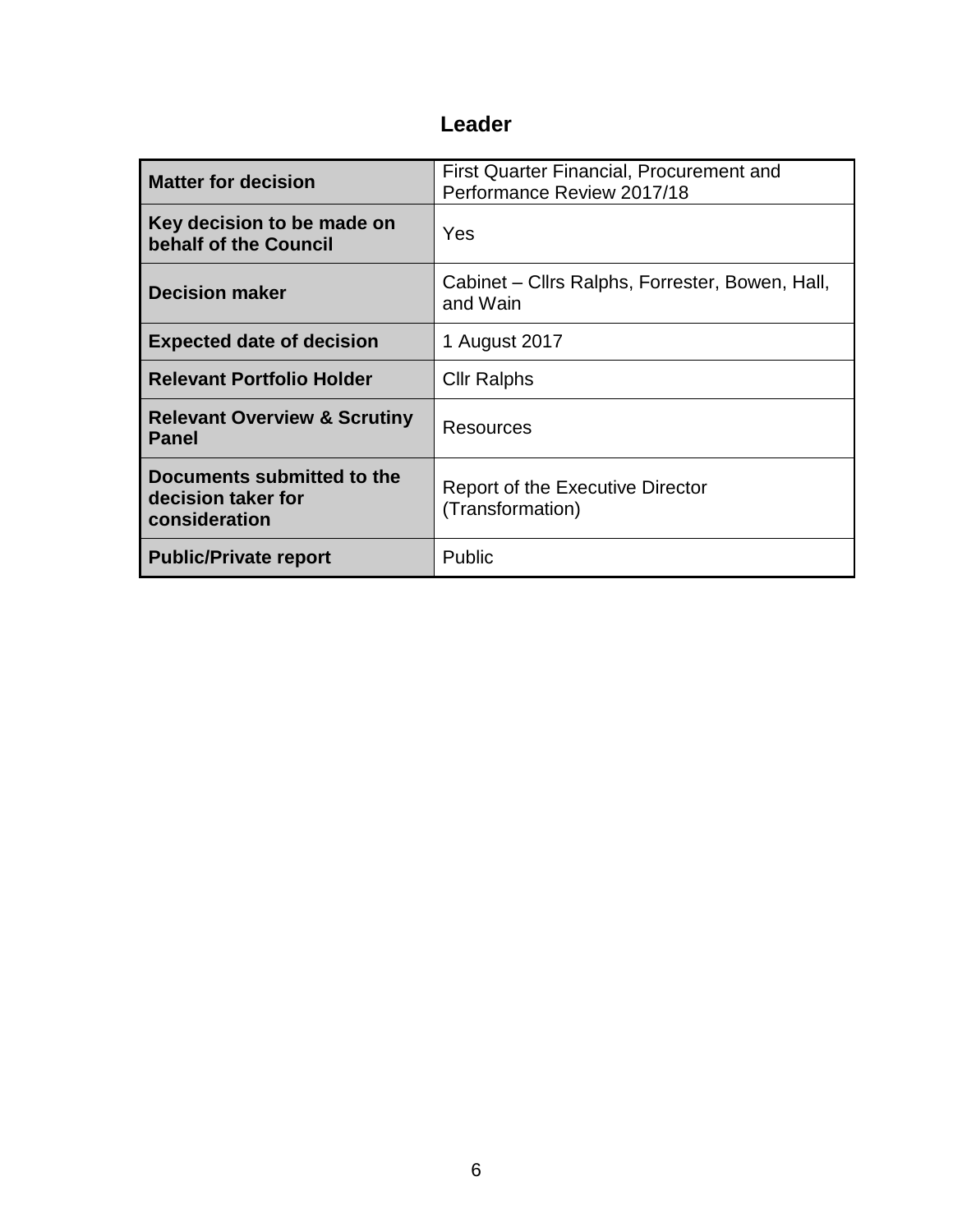| <b>Matter for decision</b>                                        | Leek Rail Delivery Update                                   |
|-------------------------------------------------------------------|-------------------------------------------------------------|
| Key decision to be made on<br>behalf of the Council               | Yes                                                         |
| <b>Decision maker</b>                                             | Cabinet – Cllrs Ralphs, Forrester, Bowen, Hall,<br>and Wain |
| <b>Expected date of decision</b>                                  | 1 August 2017                                               |
| <b>Relevant Portfolio Holder</b>                                  | <b>Cllr Ralphs</b>                                          |
| <b>Relevant Overview &amp; Scrutiny</b><br><b>Panel</b>           | <b>Service Delivery</b>                                     |
| Documents submitted to the<br>decision taker for<br>consideration | Report of the Executive Director (Place)                    |
| <b>Public/Private report</b>                                      | Public                                                      |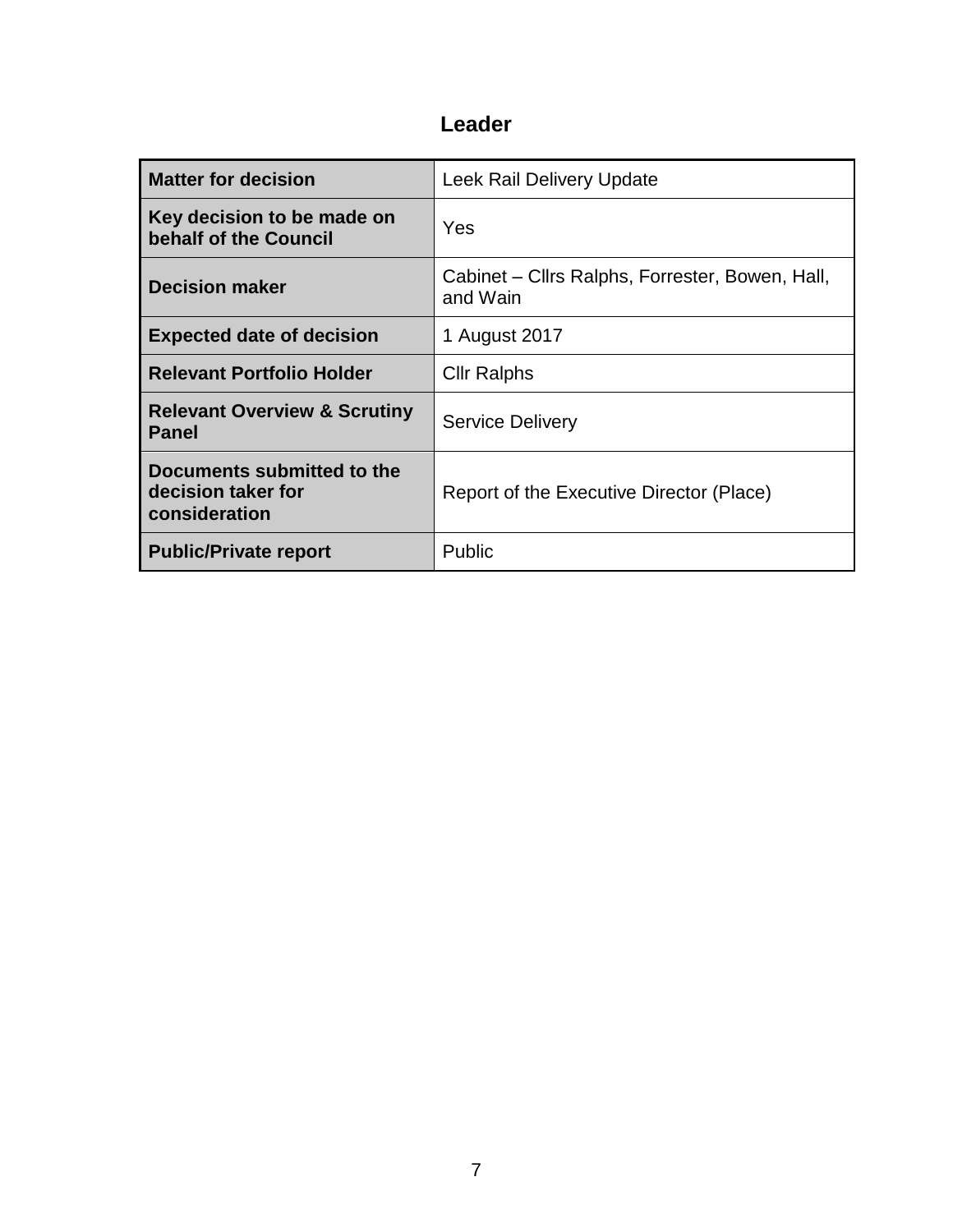| <b>Matter for decision</b>                                        | <b>London Mill Delivery Update</b>                                  |
|-------------------------------------------------------------------|---------------------------------------------------------------------|
| Key decision to be made on<br>behalf of the Council               | Yes                                                                 |
| <b>Decision maker</b>                                             | Cabinet – Cllrs Ralphs, Forrester, Bowen, Hall,<br>and Wain         |
| <b>Expected date of decision</b>                                  | 1 August 2017                                                       |
| <b>Relevant Portfolio Holder</b>                                  | <b>Cllr Ralphs</b>                                                  |
| <b>Relevant Overview &amp; Scrutiny</b><br><b>Panel</b>           | <b>Service Delivery</b>                                             |
| Documents submitted to the<br>decision taker for<br>consideration | Report of the Executive Director (Place)                            |
| <b>Public/Private report</b>                                      | Private - Financial or business affairs of any<br>particular person |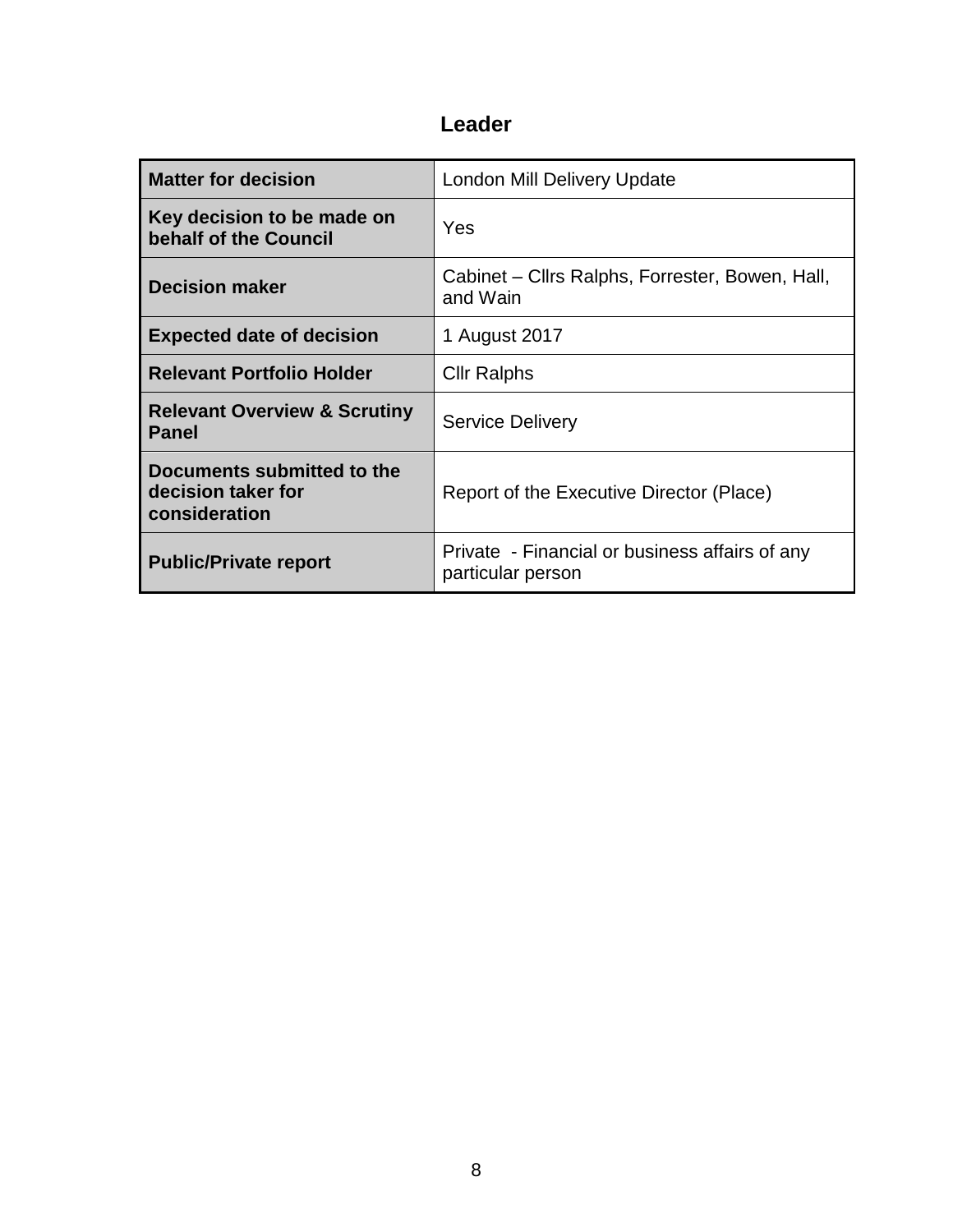| <b>Matter for decision</b>                                        | <b>Commercial Units Delivery Update</b>                             |
|-------------------------------------------------------------------|---------------------------------------------------------------------|
| Key decision to be made on<br>behalf of the Council               | Yes                                                                 |
| <b>Decision maker</b>                                             | Cabinet – Cllrs Ralphs, Forrester, Bowen, Hall,<br>and Wain         |
| <b>Expected date of decision</b>                                  | 1 August 2017                                                       |
| <b>Relevant Portfolio Holder</b>                                  | <b>Cllr Ralphs</b>                                                  |
| <b>Relevant Overview &amp; Scrutiny</b><br><b>Panel</b>           | <b>Service Delivery</b>                                             |
| Documents submitted to the<br>decision taker for<br>consideration | Report of the Executive Director (Place)                            |
| <b>Public/Private report</b>                                      | Private - Financial or business affairs of any<br>particular person |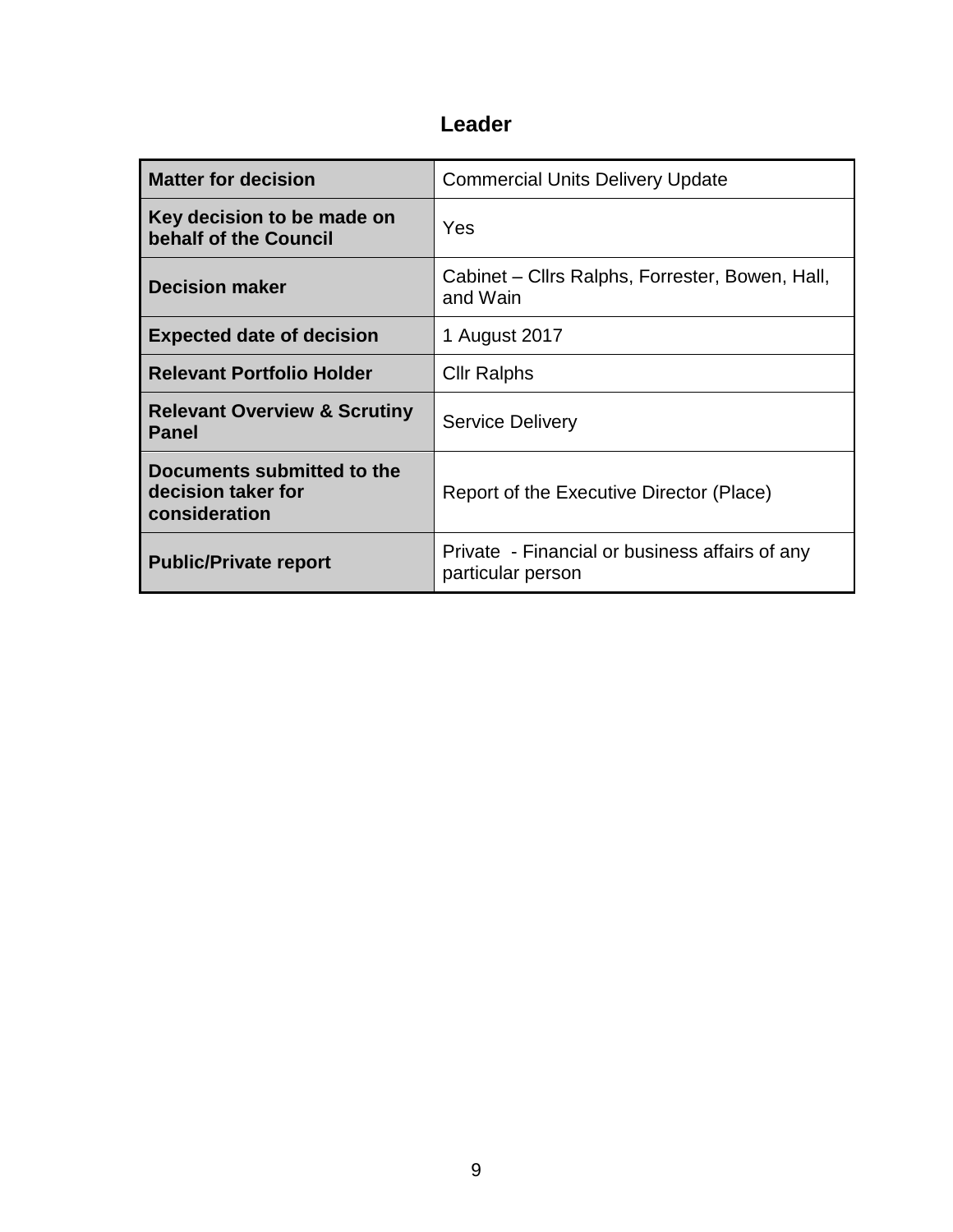# **Leisure, Sport, Parks, Countryside and Housing**

| <b>Matter for decision</b>                                        | <b>Physical Activity and Sports Strategy</b>                |
|-------------------------------------------------------------------|-------------------------------------------------------------|
| Key decision to be made on<br>behalf of the Council               | Yes                                                         |
| <b>Decision maker</b>                                             | Cabinet – Cllrs Ralphs, Forrester, Bowen, Hall,<br>and Wain |
| <b>Expected date of decision</b>                                  | 1 August 2017                                               |
| <b>Relevant Portfolio Holder</b>                                  | <b>Cllr Bowen</b>                                           |
| <b>Relevant Overview &amp; Scrutiny</b><br><b>Panel</b>           | <b>Service Delivery</b>                                     |
| Documents submitted to the<br>decision taker for<br>consideration | Report of the Head of Operational Services                  |
| <b>Public/Private report</b>                                      | Public                                                      |